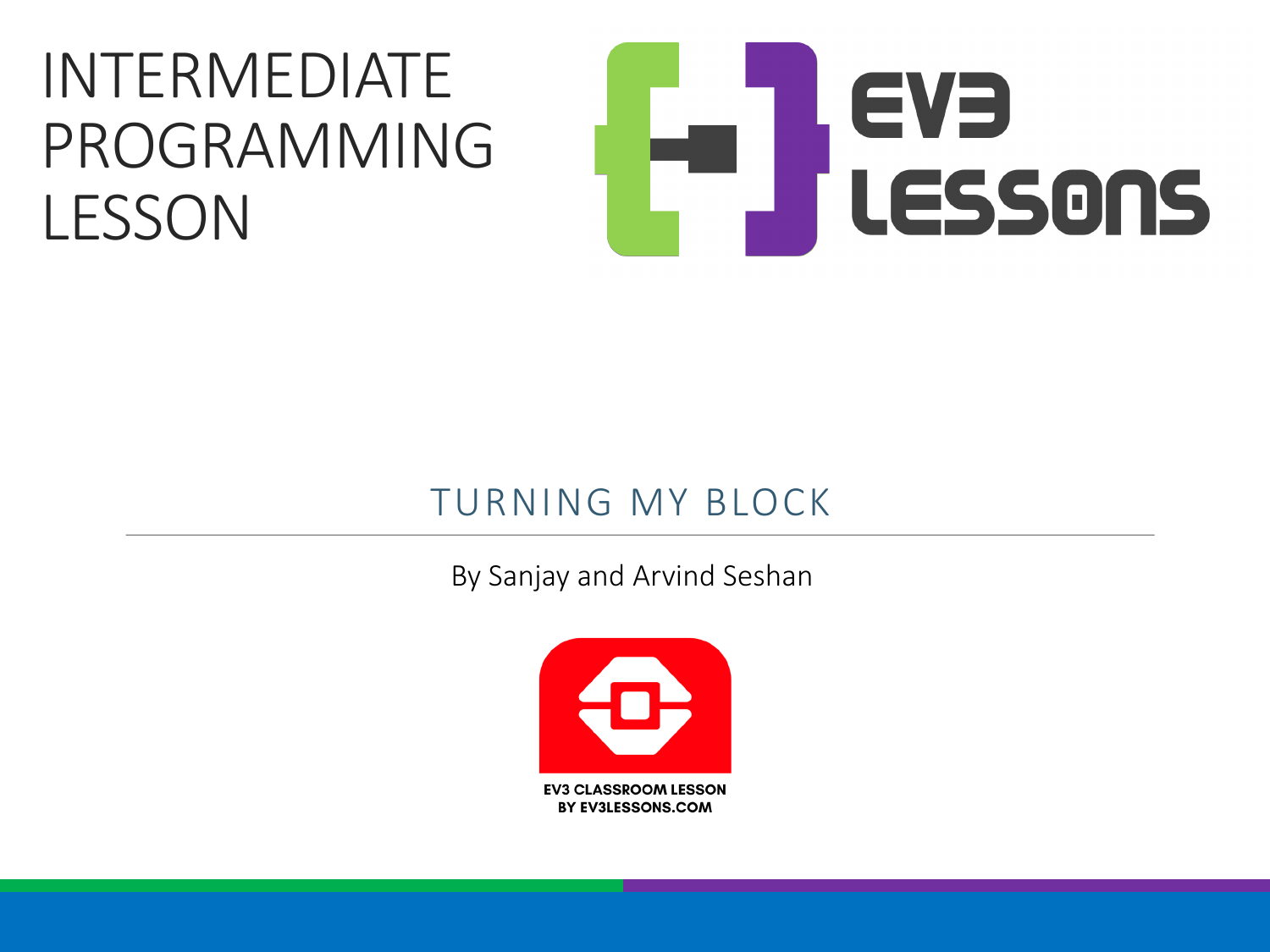#### Lesson Objectives

- 1. Create a useful My Block
- 2. Learn to make a My Block that will take inputs based on measurements with a protractor
- 3. Make a Turning My Block

Prerequisites: Turning, My Blocks with Inputs and Outputs, Data Wires, Math Blocks, Port View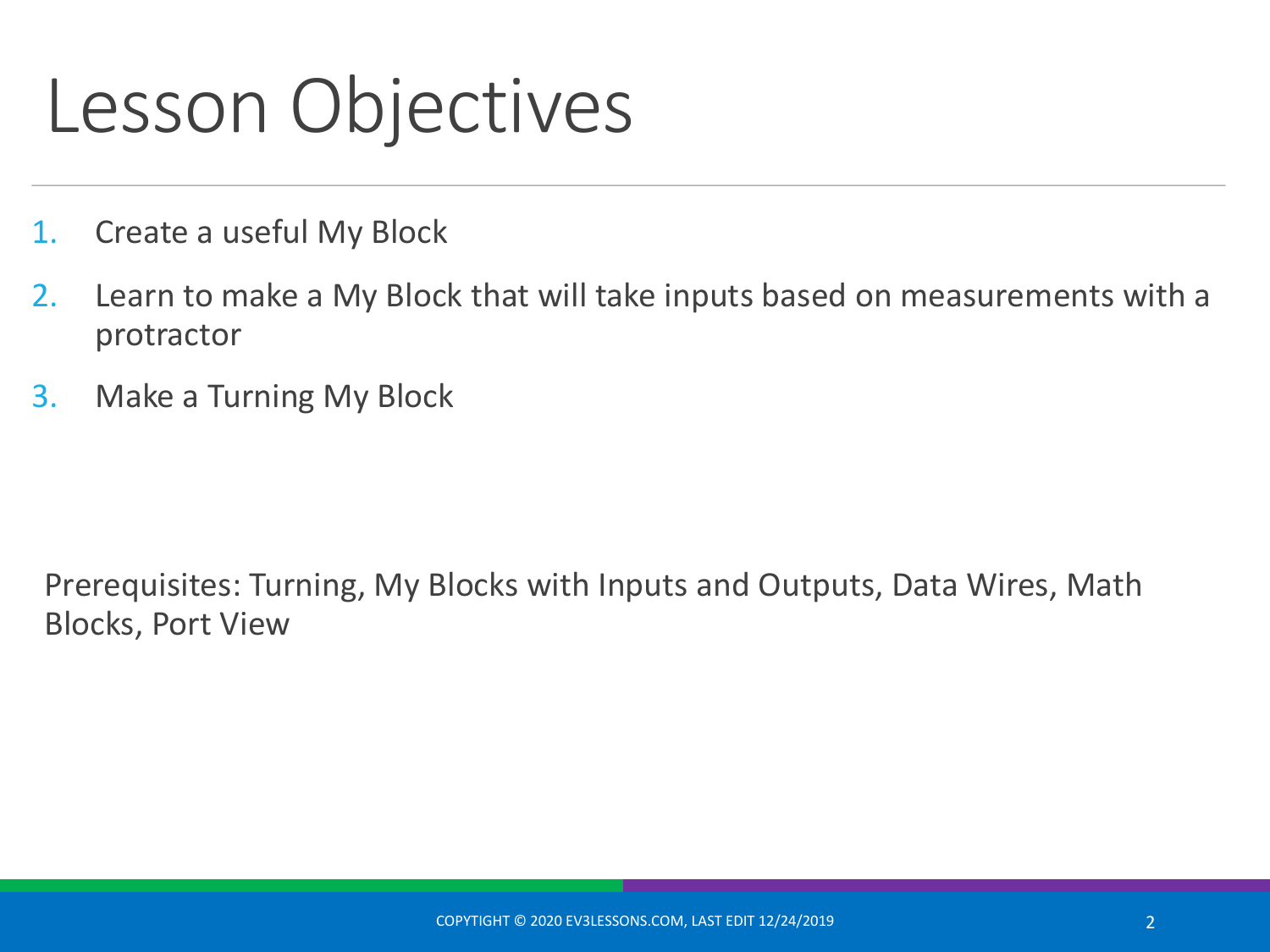#### Rotation vs. Protractor Degrees



45 degree turn by the robot in the real world can be measured with a protractor. **We call this protractor degrees.**



You can use the EV3 to measure how much your wheel turns. **We call this rotation degrees.**

- Just like Move\_CM, you can also create a My Block for turns. In Move Centimeters, we had to figure out how much the robot wheels rotate for one CM.
- To make a Turn Degrees My Block, you have to figure out how much your rotation sensor on the motor turns for one degree on a protractor.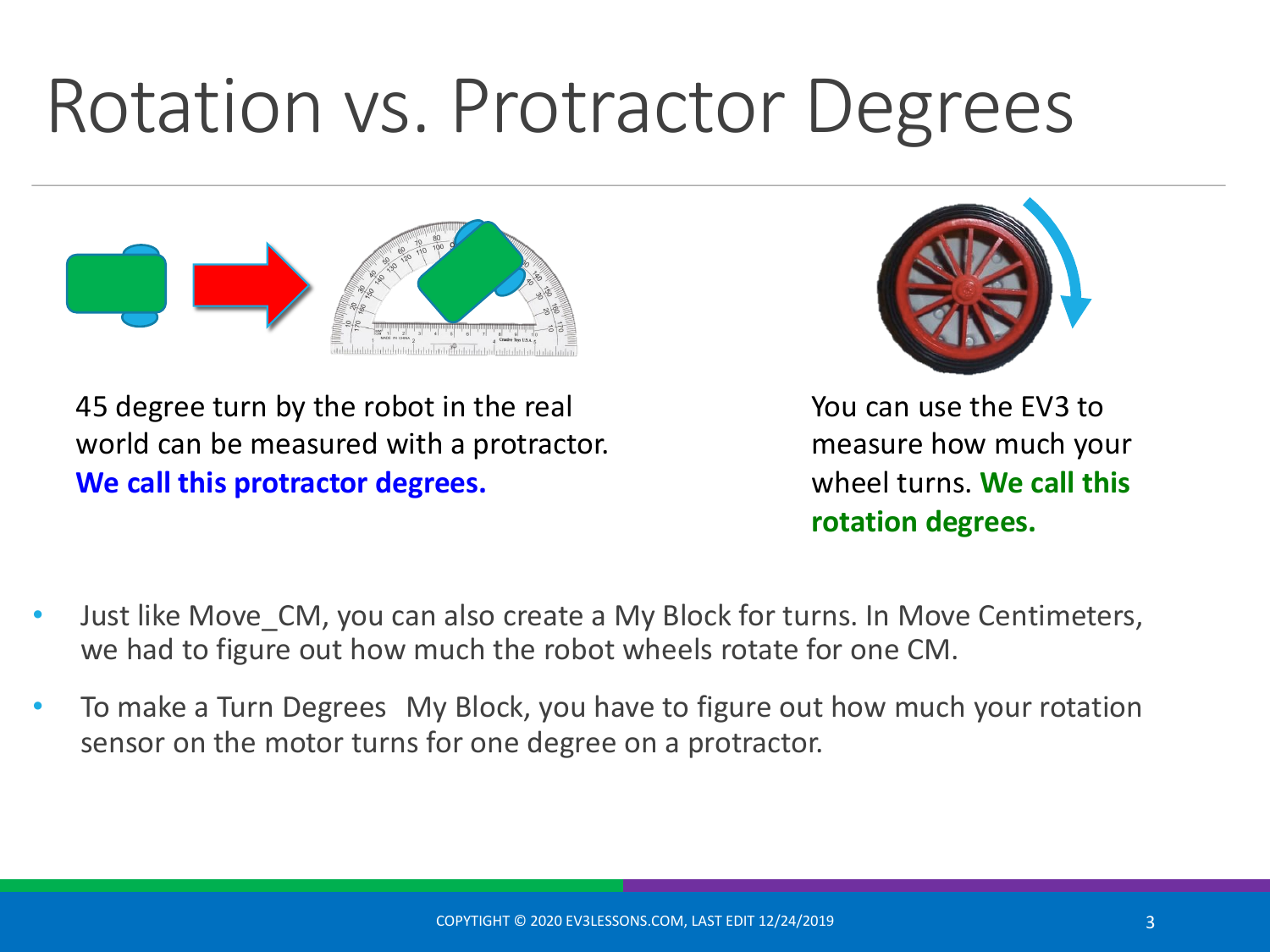### Turn Degrees in 3 Easy Steps

**STEP 1:** How many rotation degrees does the robot turn for every 1 protractor degree?

**STEP 2:** Create a Turn Degrees My Block with 2 inputs (Degrees and % Speed)

**STEP 3:** Define the Turn\_Degrees My Block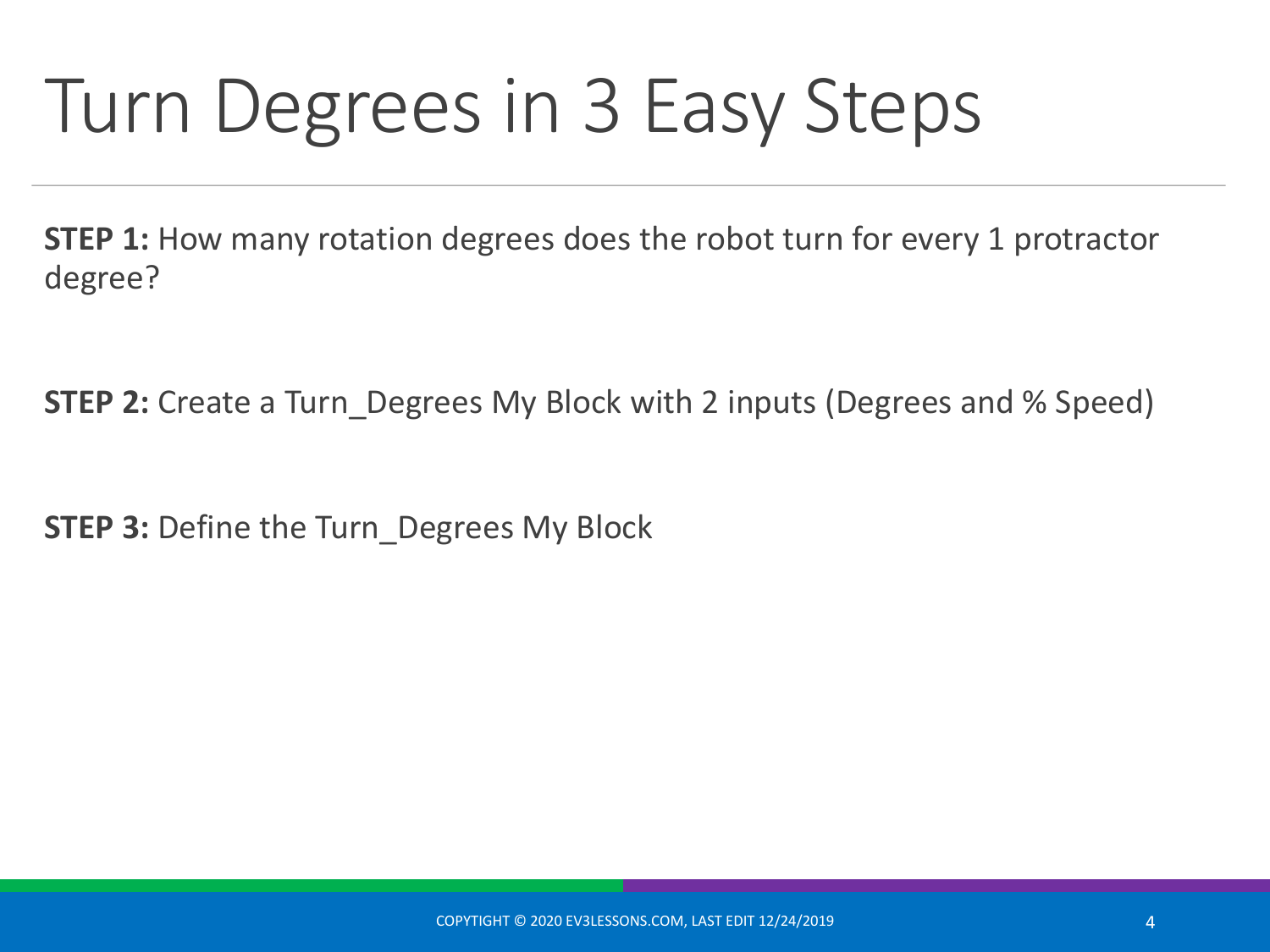# Step 1: Measuring Rotation Sensor

Calculate how many motor degrees are in 1 protractor degree

- Go to Port View and pick the rotation sensor on your motor
- Hold one wheel in place and only turn the other wheel (Pivot Turn). Turn the robot any number of degrees you choose. Make sure the wheels don't slip when you do this.
- Look at the Motor Degree value and divide by the number of protractor degrees you turned.
- This is the number of rotation degrees in 1 protractor degree.

An example using Droid Bot

- Robot was turned 90 protractor degrees
- Using Port View, the motor moved 330 degrees
- 330 motor degrees/90 protractor degrees = 3.7

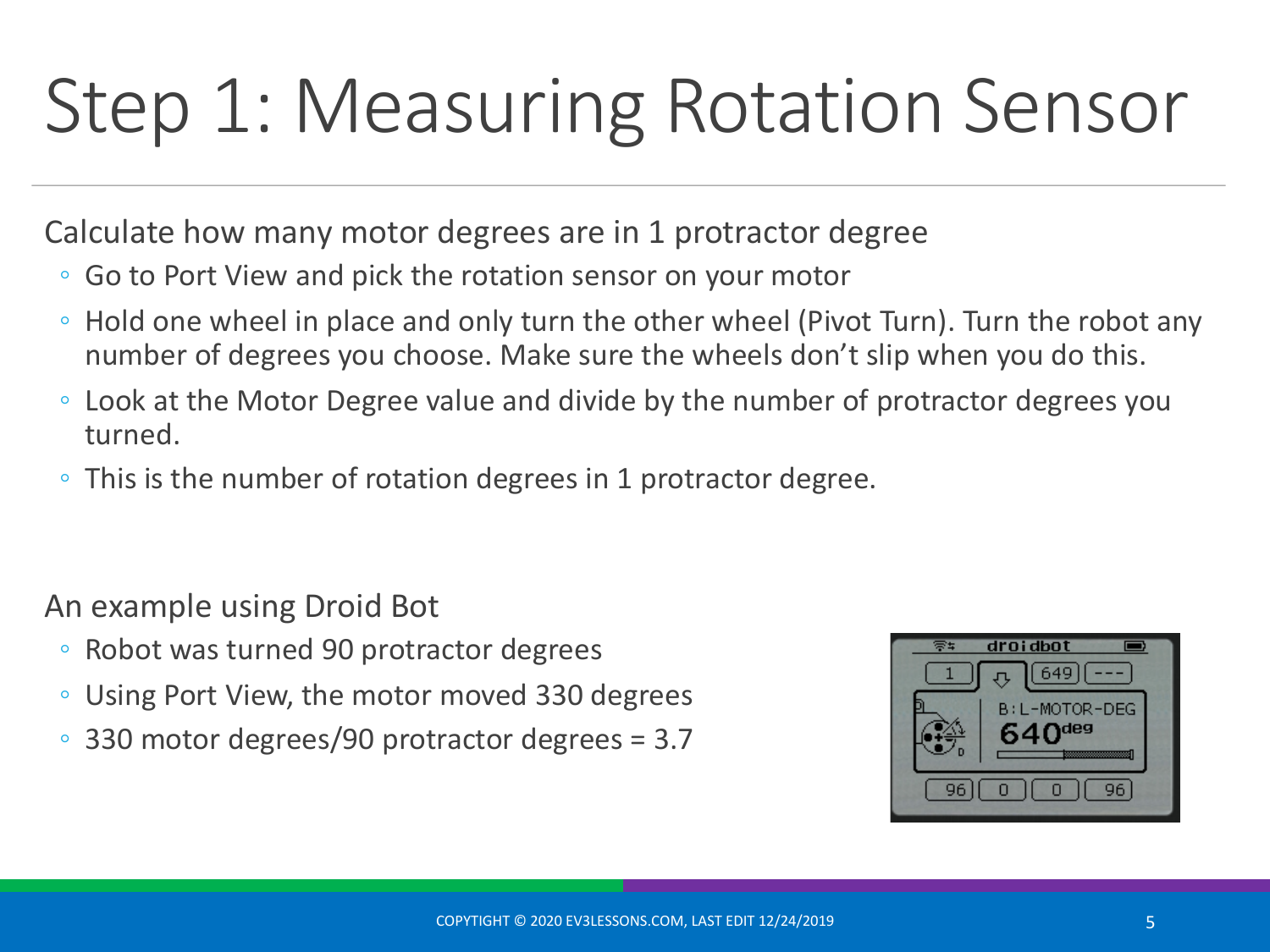#### Step 2: Create Turn\_Degrees My Block

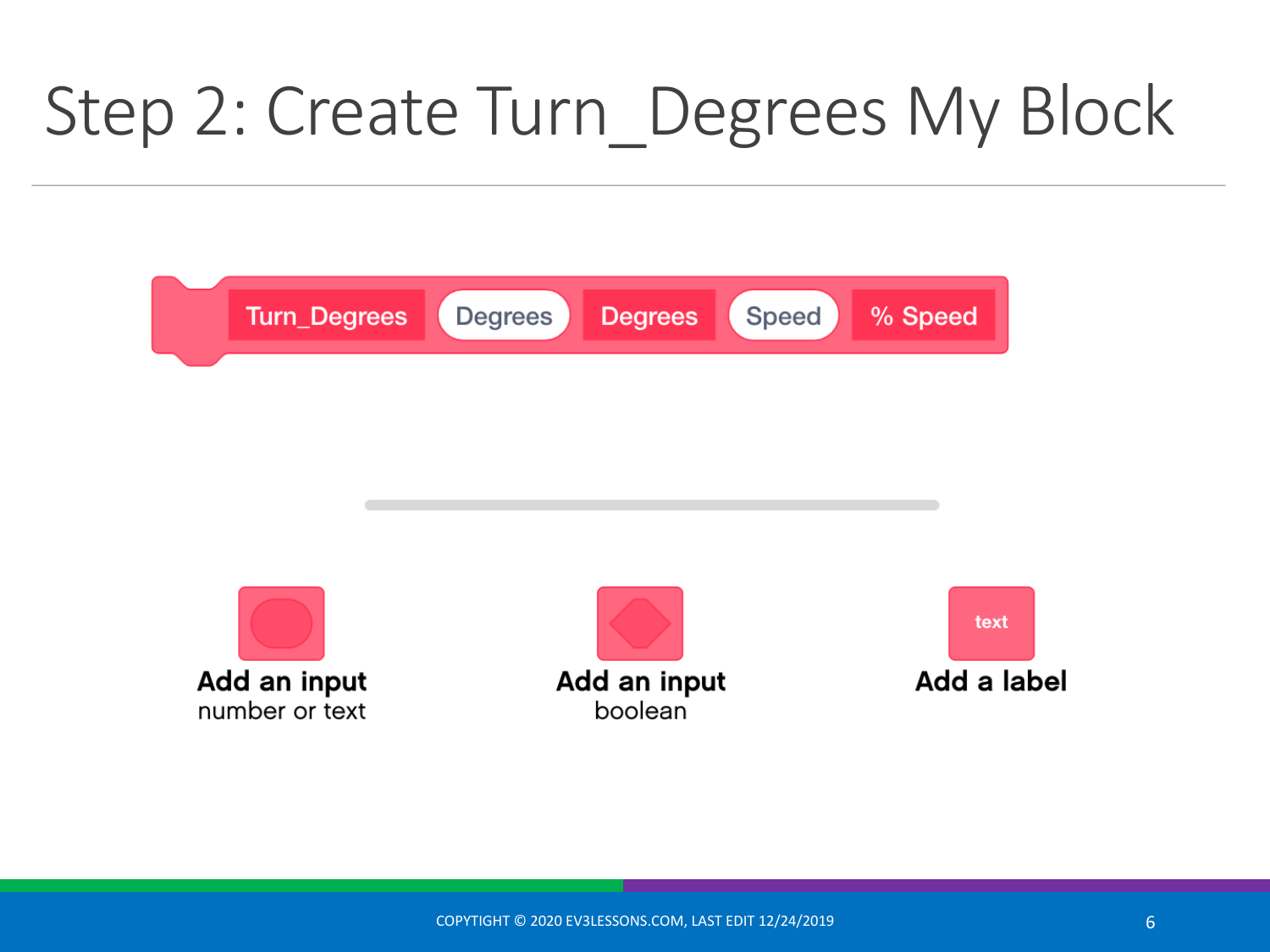# Step 3: Define the My Block

Use a Multiplication Math Block to Calculate the number of degrees the robot will turn in 1 protractor degree

- Drag the Degrees input into the first parameter of the math block
- In the second parameter of the math block, enter the number of degrees your robot turns for every protractor degree. (For Droidbot, this is 3.7)

Add a Moving Block under the define block

Place the Math Block in the distance parameter and the Speed input in the % Speed Parameter



Degrees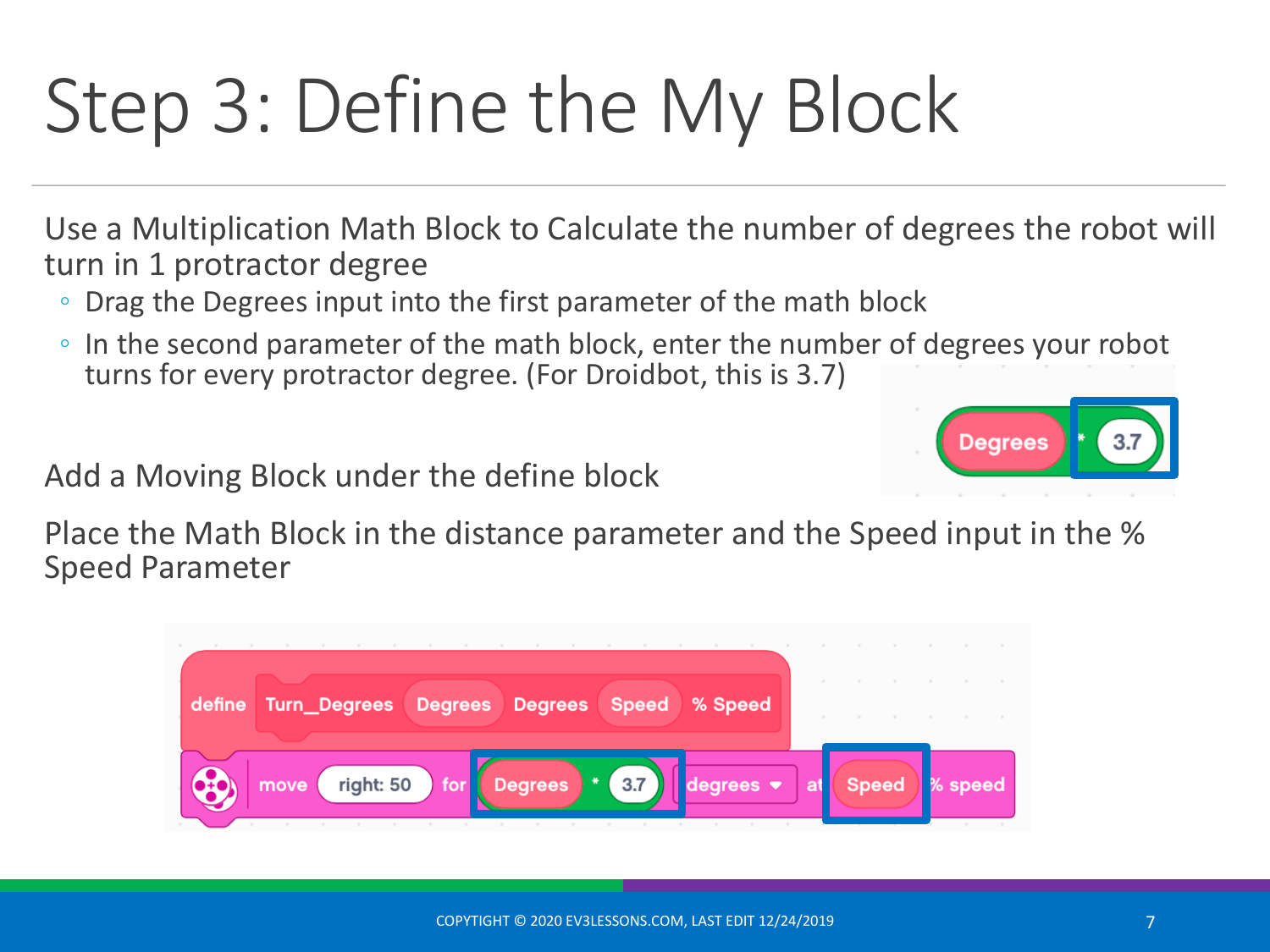# Step 4: Use the My Block

Now, when you drag the block into your programming canvas, you just need to enter the number of protractor degrees you want the robot to move and the speed it should move at.

In the example below, the robot will turn 90 degrees at 20% speed

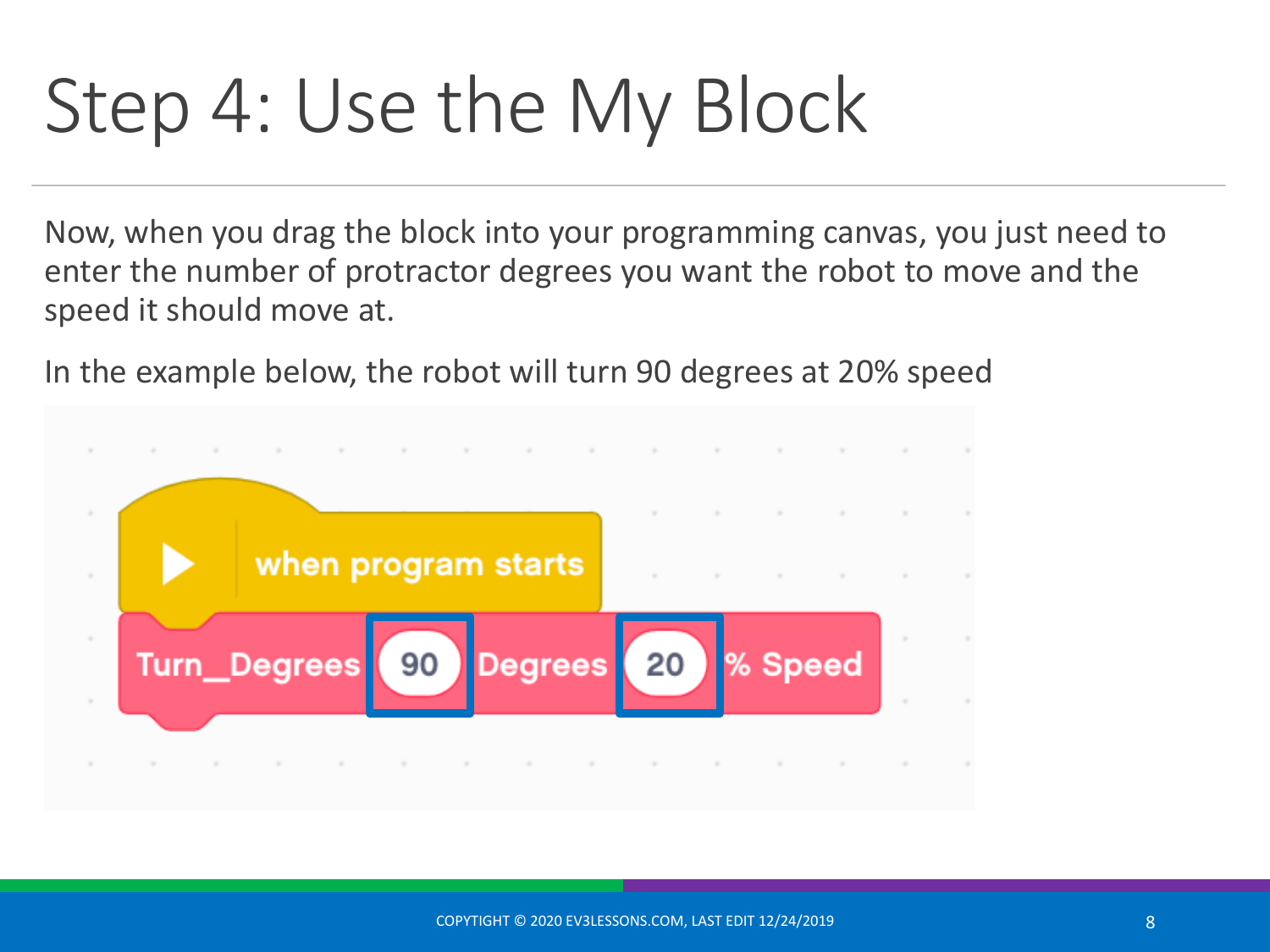# Reusable Turn\_Degrees Block

The new Turn\_Degrees My Block can be used multiple times.

In this example, it is used to turn 90 degrees right and left by changing the % Speed Input.

![](_page_8_Figure_3.jpeg)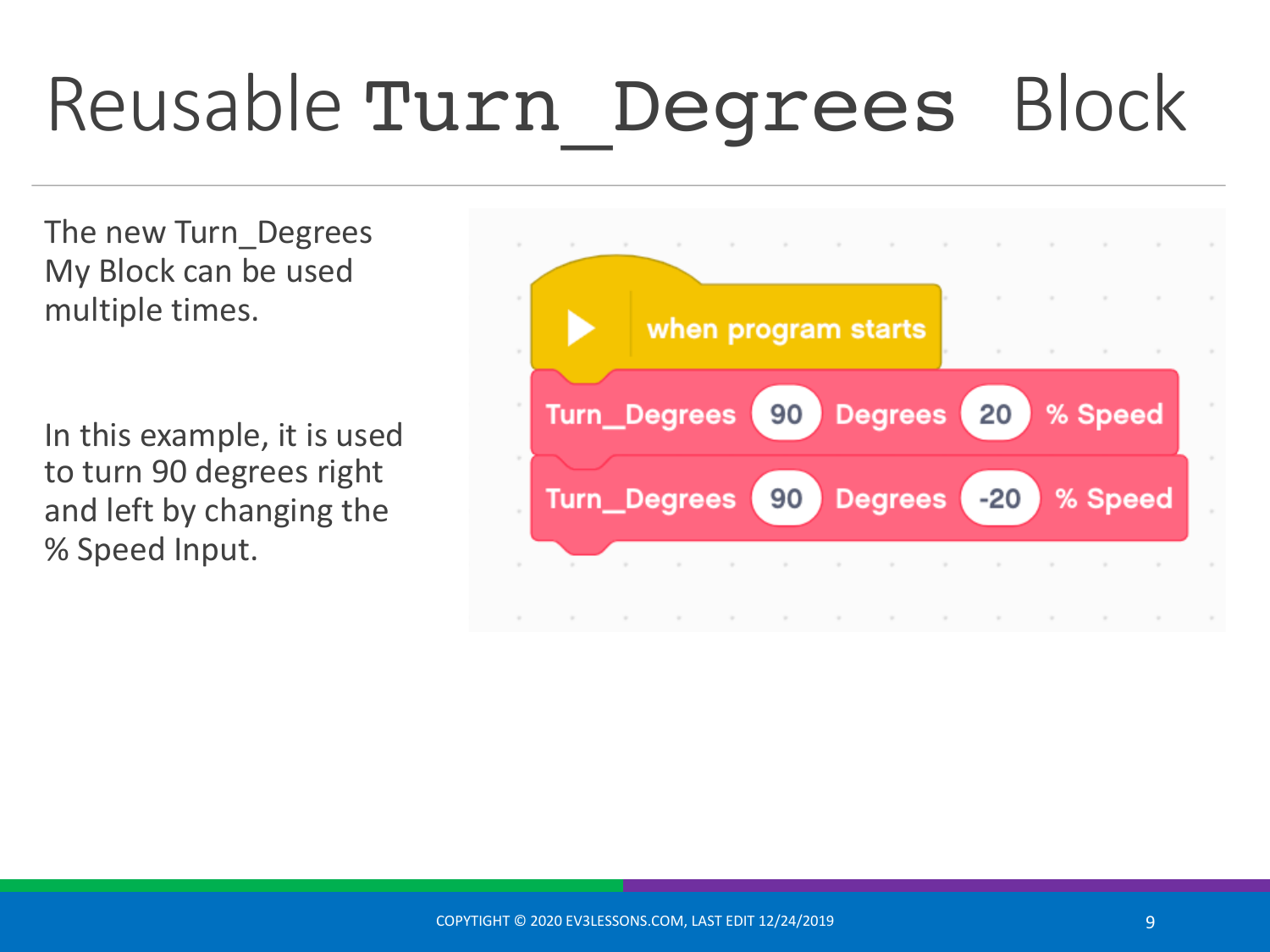### Discussion

Why is a Turn Degree My Block useful?

◦ You can measure turns using a protractor and input this number into your turn block

Will changing the inputs in one copy of Turn\_Degrees impact another copy of it?

◦ No. That is exactly why a My Block is useful. You can use the same block multiple times, each time using a different number for power and degrees (or any other parameter you set up).

Can you alter a My Block after it is made?

◦ Right click on the My Block and click edit